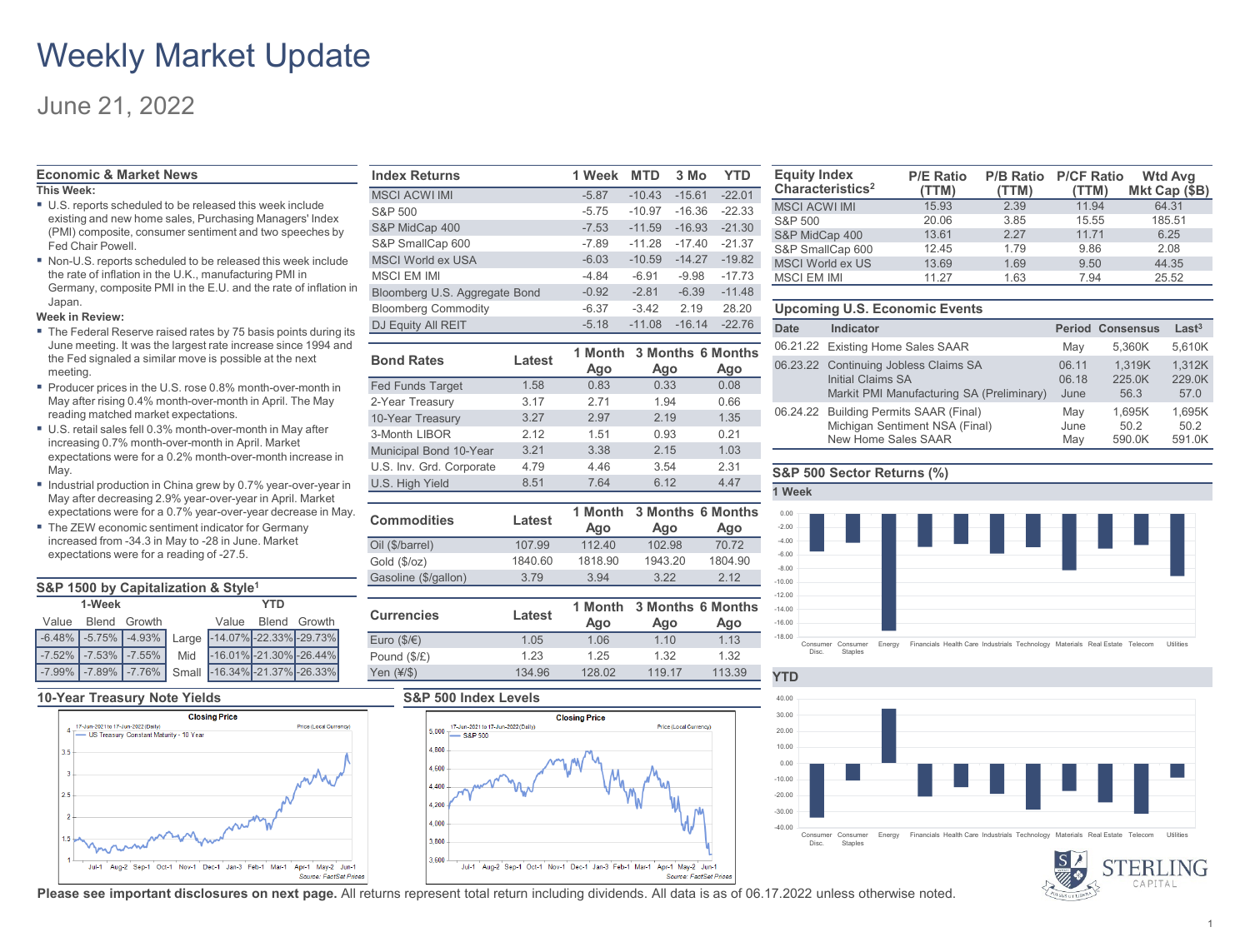## Important Information

1Style boxes are derived from the components of the S&P 1500 Index.<br><sup>2</sup>Characteristics as of 05.31.2022.<br><sup>3</sup>May include flash/preliminary estimates.

Economic & Market News provided by Sterling Capital Advisory Solutions.

The volatility of an index varies greatly. All indices are unmanaged and investments cannot be made directly in an index.

Past performance is not indicative of future results. Any type of investing involves risk and there are no guarantees that these methods will be successful.

S&P 1500: An investable U.S. equity benchmark, the S&P Composite 1500 combines three leading indices, the S&P 500<sup>®</sup>, the S&P MidCap 400, and the S&P SmallCap 600 to cover approximately 90% of the U.S. market capitalization. It is designed for investors seeking to replicate the performance of the U.S. equity market or benchmark against a representative universe of tradable stocks.

**Capitalization/Style Returns:** Capitalization/Style returns are based on the S&P Indexes. All values are cumulative total return for stated period including the reinvestment of dividends. The indexes used from left to right, top to bottom are as follows: S&P 500 Value Index, S&P 500 Index, S&P S00 Growth Index, S&P Mid Cap 400 Value Index, S&P Mid Cap 400 Index, S&P Mid Cap 400 Growth Index, S&P Small Cap 600 Value Index, S&P Small Cap 600 Index, S&P Small Cap 600 Growth Index. The S&P 500® Index is a readily available, carefully constructed, market-value-weighted benchmark of common stock performance. Currently, the S&P® Composite includes 500 of the largest stocks (in terms of stock market value) in the United States; prior to March 1957 it consisted of 90 of the largest stocks. The S&P Midcap 400 is designed to measure the performance of the middle capitalization sector of the U.S. equities market. This market capitalization weighted index was created in June of 1991 and consists of 400 domestic stocks from the NYSE, NASDAQ, and AMEX chosen for market size, liquidity and industry group representation. The S&P SmallCap 600 is designed to measure the performance of the small capitalization sector of the U.S. equities market. This index consists of 600 domestic stocks chosen for market size, liquidity, (bid-asked spread, ownership, share turnover and number of no trade days) and industry group representation. The S&P Style indices measure growth and value along two separate dimensions, with three factors each used to measure growth and value. The Growth factors are 3 Year Change in Earnings per Share over Price per Share, 3 Year Sales per Share Growth Rate, and Momentum. The Value factors are Book Value to price Ratio, Earnings to Price Ratio, and Sales to Price Ratio.

**Index Returns:** Prices reflect closing price level for each stated date.

S&P 500: The S&P 500<sup>®</sup> Index is a readily available, carefully constructed, market-value-weighted benchmark of common stock performance. Currently, the S&P® Composite includes 500 of the largest stocks (in terms of stock market value) in the United States; prior to March 1957 it consisted of 90 of the largest stocks.

S&P Small Cap 600: The S&P SmallCap 600 is designed to measure the performance of the small capitalization sector of the U.S. equities market. This index consists of 600 domestic stocks chosen for market size, liquidity, (bid-asked spread, ownership, share turnover and number of no trade days) and industry group representation.

S&P Mid Cap 400: The S&P MidCap 400 is designed to measure the performance of the mid capitalization sector of the U.S. equities market. This index consists of 400 domestic stocks chosen for market size, liquidity, (bid-asked spread, ownership, share turnover and number of no trade days) and industry group representation.

**Bloomberg US Aggregate Bond Index**: The Bloomberg U.S. Aggregate Bond Index is an unmanaged, market-value-weighted index of taxable investment-grade fixed-rate debt issues, including government, corporate, asset-backed, and mortgage backed securities, with maturities of one year or more.

**Bloomberg Commodity Index**: The Bloomberg Commodity Index (BCOM) is calculated on an excess return basis and reflects commodity futures price movements. The index rebalances annually weighted 2/3 by trading volume and 1/3 by world production and weight-caps are applied at the commodity, sector and group level for diversification. Roll period typically occurs from 6th-10th business day based on the roll schedule.

The MSCI ACWI Index is a free float-adjusted market capitalization weighted index that is designed to measure the equity market performance of developed and emerging markets. The MSCI ACWI consists of 46 country indexes comprising 23 developed and 23 emerging market country indexes.

The **MSCI World ex USA Index** captures large and mid cap representation across 22 of 23 Developed Markets (DM) countries excluding the United States. The index covers approximately 85% of the free float-adjusted market capitalization in each country.

The MSCI Emerging Markets Investable Market Index (IMI) captures large, mid and small cap representation across 23 Emerging Markets (EM) countries. The index covers approximately 99% of the free float-adjusted market capitalization in each country.

The DJ Equity ALL REIT Index represents all publicly traded real estate investment trusts in the Dow Jones U.S. stock universe classified as Equity REITs according to the Dow Jones REIT Industry Classification Hierarchy. These companies are REITs that primarily own and operate income-producing real estate.